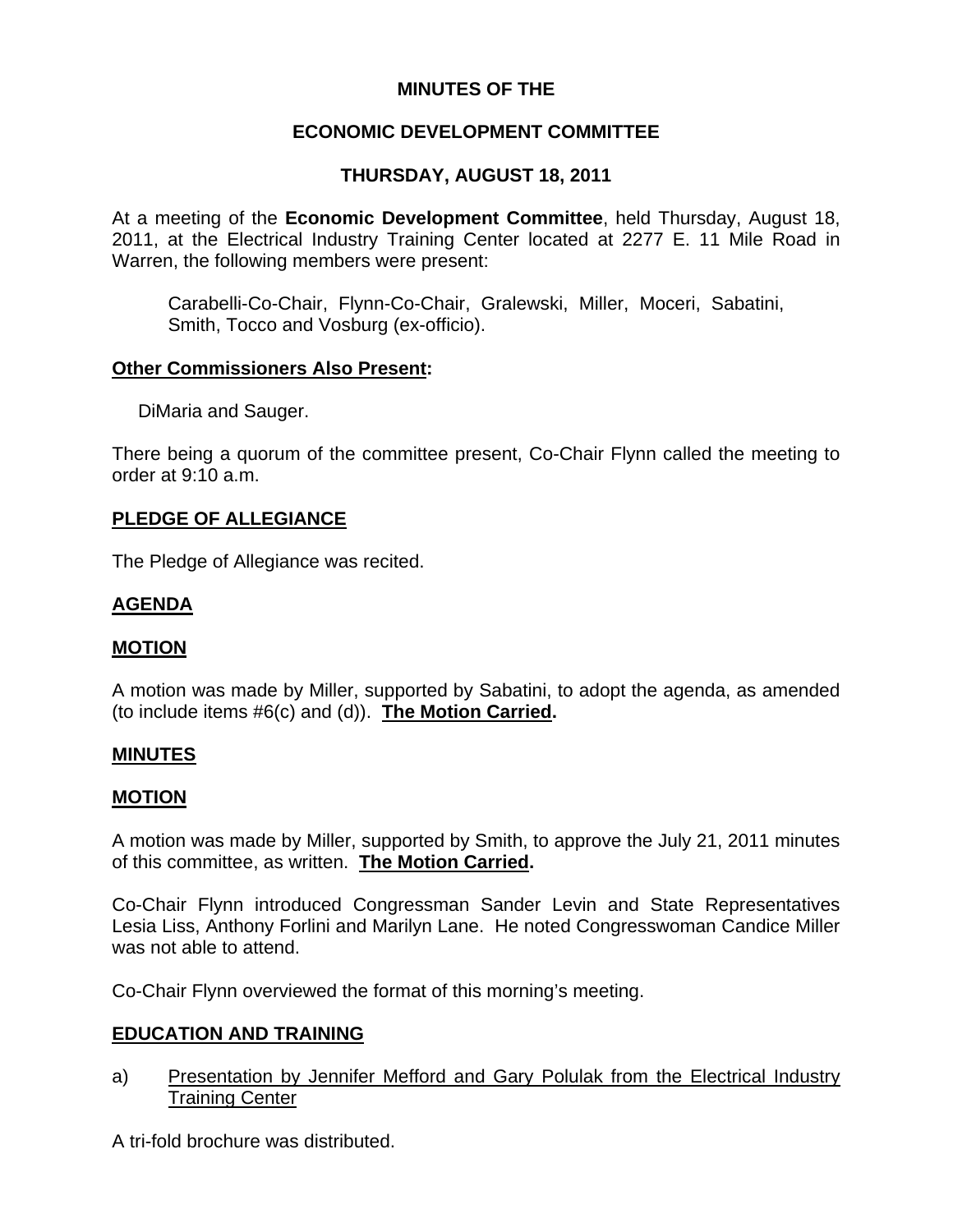Gary Polulak, Training Director at the IBEW-NECA Electrical Industry Training Center in Warren, welcomed all who were in attendance. He runs the day-to-day programs at their 50,000 square foot facility. He spoke about the following key topics: Apprenticeship structure, new apprentices and continuing education, serving 5,700 workers and 200 contractors, privately funded, and their structure having a working wind turbine and solar array.

He gave a PowerPoint slide presentation and covered the following key topics: Our Organizations and Preparing for What Comes Next (Renewable Energy Applications).

Jennifer Mefford continued with the slide presentation and covered the following key topics: Training for the Future, Training for the Future-Electric Vehicle Supply Equipment, Electric Vehicle Infrastructure Training Program (EVITP) Partner Advisors, and EVITP Collaboration.

## **MOTION**

A motion was made by Moceri, supported by Miller, to receive and file the presentation by Jennifer Mefford and Gary Polulak from the Electrical Industry Training Center.

Commissioner Miller inquired if they also do battery development and training. Jennifer Mefford replied, not for batteries and vehicles themselves.

Board Chair Vosburg asked how many are getting called to use the training they receive. Jennifer Mefford said they have about 250 Volts in the area and receive 10 to 15 inquiries per week. She noted at the launch in 2012 there will be another surge; 45,000 Volts will be in production. Gary Polulak added that they have 250 apprentices and about 15 are working on this type of work.

Co-Chair Flynn recognized Ron Robinson, Oakland University Trustee, who had a couple questions for Jennifer Mefford.

Commissioner DiMaria was curious as to when someone charges their Volt at a place, who pays for the electrical. He then asked how much it costs to charge a Volt at home versus the cost of gasoline. Jennifer Mefford replied, \$1.80 is the evening rate after 11 p.m. and the Volt can be charged in three to four hours which will go 40 miles.

Co-Chair Flynn asked what local government can do to capture some of the federal grants. Jennifer Mefford said it is about awareness and would be open to help host an event in the county. Additionally, she is going to let businesses know that there are some grants available.

Co-Chair Flynn called for a vote on the motion and **The Motion Carried.** 

b) Federal Update on Electric Battery Technology by Congressman Sander Levin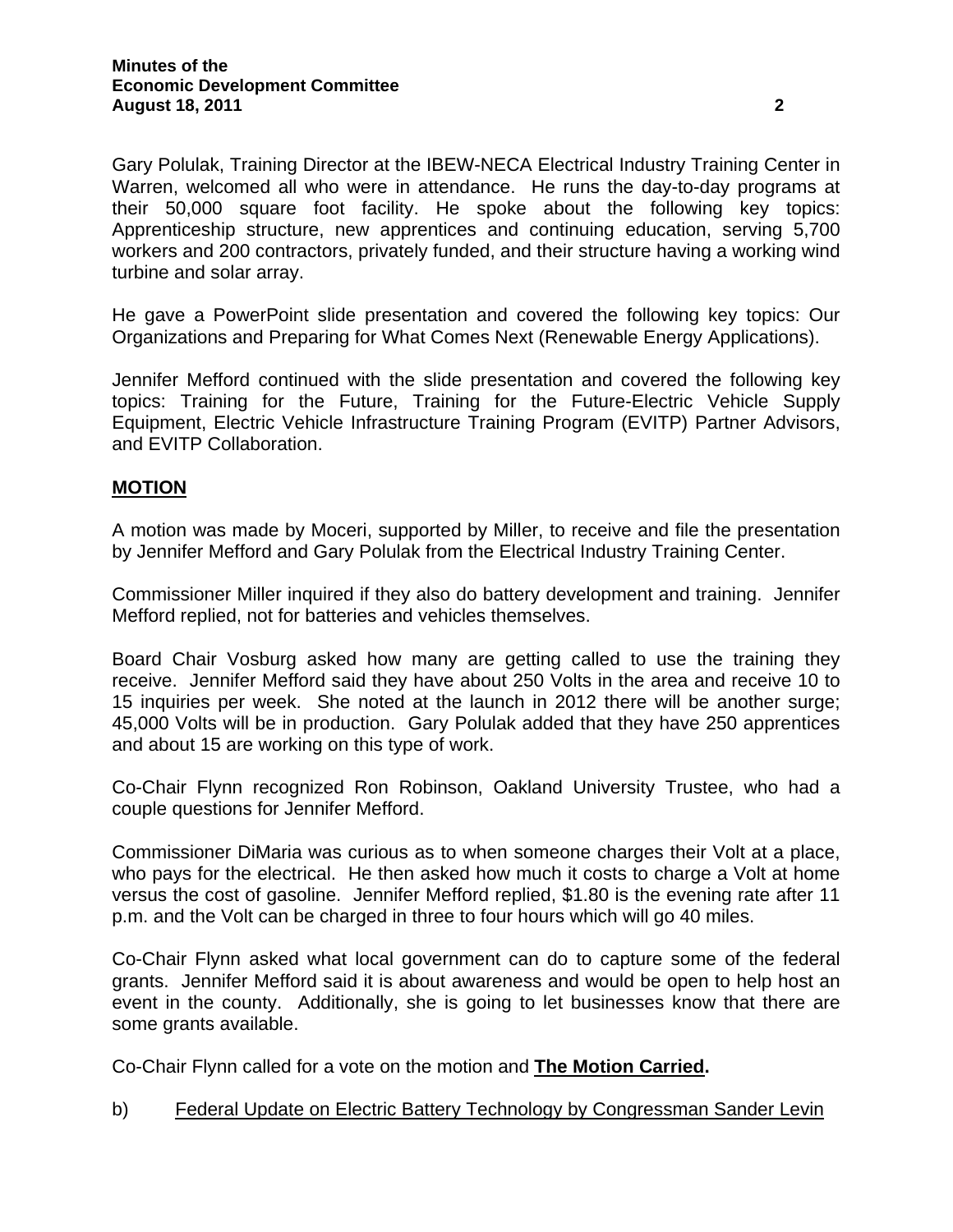Congressman Sander Levin thanked Co-Chairs Carabelli and Flynn for inviting him to today's meeting. He gave a federal update on advanced battery technology. He spoke about this country being way behind other countries in solar energy, solar panels, and wind turbines. He felt what is at stake is the regeneration of the industrial base in this country and it is tied to green energy. He felt it is essential for Macomb County to play a key part in this transformation. He spoke about defense vehicles that will have to run on electric and that Macomb County is the center of military vehicle technology: meaning, Tacom and Tardec. Additionally, Macomb Community College already plays a key part.

He spoke about the Recovery Act and gave an illustration on how it supported the development of cell technology in the United States. It amounted to over \$2 billion and half of the money went to private enterprises in Michigan.

## **MOTION**

A motion was made by Moceri, supported by Miller, to receive and file the federal update on electric battery technology by Congressman Sander Levin.

Co-Chair Flynn asked if federal incentives for solar currently exist. Congressman Levin spoke about current tax incentives, but it still has to be decided if they will continue.

Co-Chair Flynn called for a vote on the motion and **The Motion Carried.** 

c) Adopt Resolution in Support of the Research and Development of Electric Cars **(offered by Flynn and Carabelli)** 

Attached to the final agenda was a copy of the proposed resolution.

## **COMMITTEE RECOMMENDATION – MOTION**

A MOTION WAS MADE BY MOCERI, SUPPORTED BY SMITH, TO RECOMMEND THAT THE BOARD OF COMMISSIONERS ADOPT A RESOLUTION IN SUPPORT OF THE RESEARCH AND DEVELOPMENT OF ELECTRIC CARS **(OFFERED BY FLYNN AND CARABELLI)**. FURTHER, A COPY OF THIS BOARD OF COMMISSIONERS' ACTION IS DIRECTED TO BE DELIVERED FORTHWITH TO THE OFFICE OF THE COUNTY EXECUTIVE. **THE MOTION CARRIED.** 

d) Report of Counter Proposal from Clinton-Macomb Public Library by Jill Smith  **(to be forwarded to the Finance Committee)** 

Attached to the final agenda was a draft Agreement dated August 15, 2011 between Macomb County and the Clinton-Macomb Public Library (CMPL) regarding the Macomb Library for the Blind and Physically Handicapped @ CMPL.

Jill Smith reported CMPL rejected the proposed new language at the July  $28<sup>th</sup>$  Full Board meeting. She further reported that CMPL is willing to make an annual